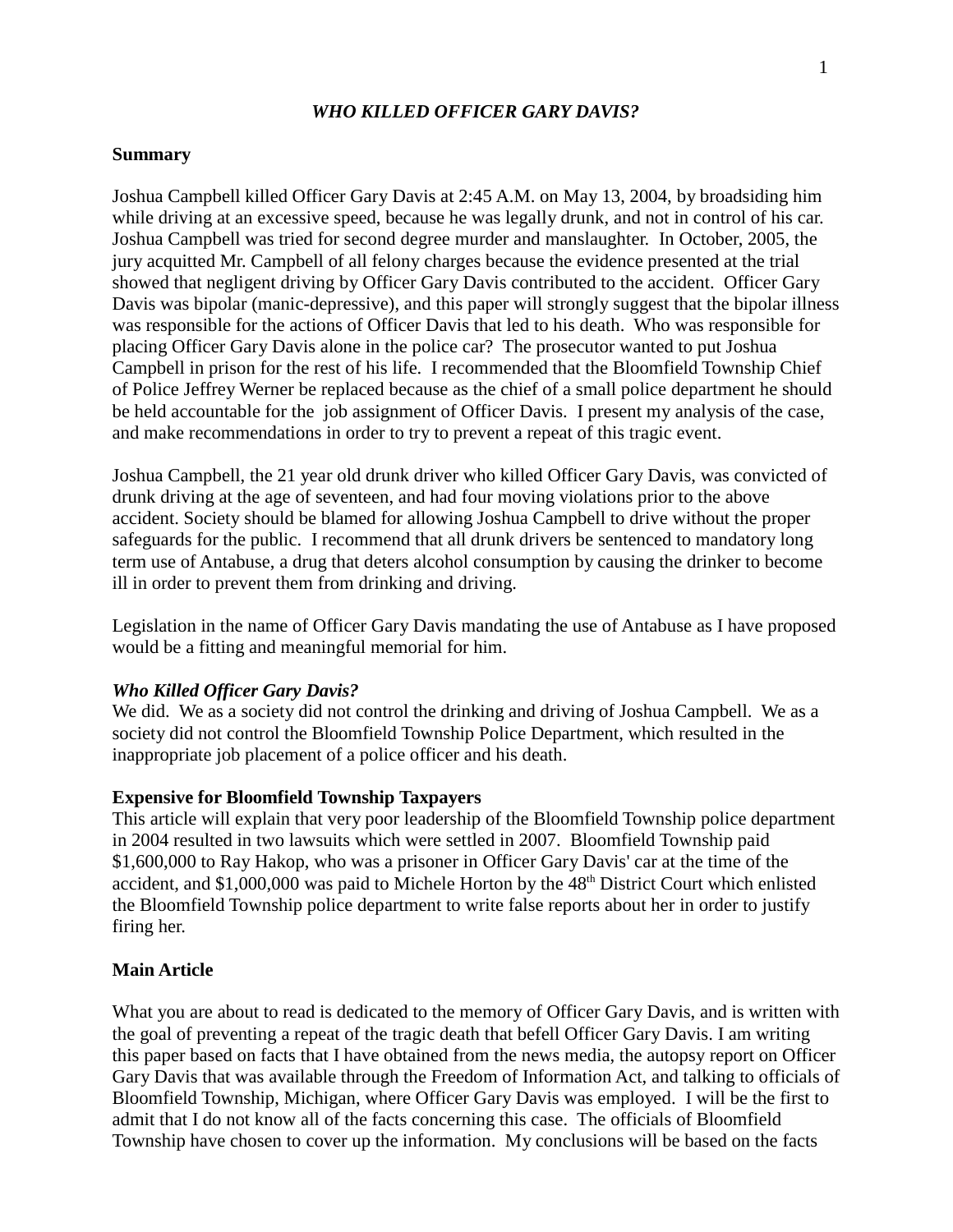that I have. One purpose of this paper is to stir up more public information, discussions, and opinions concerning this case. Hopefully, public awareness and opinion will put pressure on our officials who are responsible for public safety to do a better job of protecting the public. It is my desire that anyone who differs with my interpretation of the facts, events, conclusions, and recommendations publicly step forth to debate this paper. A good public dialog will benefit the community concerning public safety.

A speeding vehicle driven by a drunk driver killed Officer Gary Davis, the first Bloomfield Township police officer to fall in the line of duty, when it broadsided his police car. A horrendous accident displaying the deadly effects of the sudden transfer of momentum and inertia by the impact of one vehicle traveling at a high rate of speed into another. The autopsy report concludes, "Gary Davis, a 36 year old white male, died of multiple injuries sustained as a driver of a vehicle that was broadsided by another vehicle."

Joshua Campbell, the driver of the Ford Focus that struck the police car, was legally drunk with a blood alcohol level of about 0.17%, about double the legal limit in Michigan.

Based on the above description of the accident and Michigan law the county prosecutor charged Mr. Campbell with second degree murder and manslaughter. The case was tried in the Oakland County Circuit Court. The jury acquitted Joshua Campbell of all felony charges, and convicted him of drunk driving, a misdemeanor punishable by serving up to 93 days in jail. The prosecutor felt that a murder was committed and his prime suspect was acquitted. Then the question should be asked, "Who killed Officer Gary Davis?"

The prosecutor could not obtain any type of felony conviction because the jury had doubts about the guilt of Joshua Campbell. The jury decided that Officer Gary Davis's negligence contributed to his death. Shortly before the accident the officer had arrested another drunk driver on south bound I-75 in Troy, Michigan. After handcuffing and placing the drunk on the right side of the back seat without a seat belt the officer drove off without using a seat belt. He was talking and had just made an ethnic joke about the drunk prisoner when he was broadsided. The drunk who was severely injured in the accident testified in court that the officer was looking at him when struck by the other car. During the same time that the officer was talking and joking he was trying to go from the right shoulder across the three lanes of south bound I-75 in order to get to the emergency turn around. Apparently he felt that he could save some time in getting to the police station by going on north bound I-75. The prosecutor's expert witness who reconstructed the accident stated that there was no visual obstruction between officer Davis and the car that eventually struck him. Officer Davis was seven seconds into the maneuver and traveling at about nine miles per hour when hit by the Ford Focus. There was no court testimony to indicate that the officer took any evasive actions to avoid being struck by the Ford Focus. I conclude that Officer Davis did not look before he started the cross over maneuver, and did not look during the seven seconds while he was making the fatal turn. The jury acquitted Joshua Campbell because it felt that Officer Davis was negligent, and his negligence contributed to the accident. The jury held Officer Davis to the highest of standards, because he was a police officer. The jury did not have to know why Officer Gary Davis was negligent.

The key question is why Officer Gary Davis did not look before or during the turn? Unfortunately, that question can never be correctly answered because the officer is dead. The answer will always be open for debate. I would like to present my theory, and hope that it will prevent this terrible tragedy from happening again. It was not publicly revealed until shortly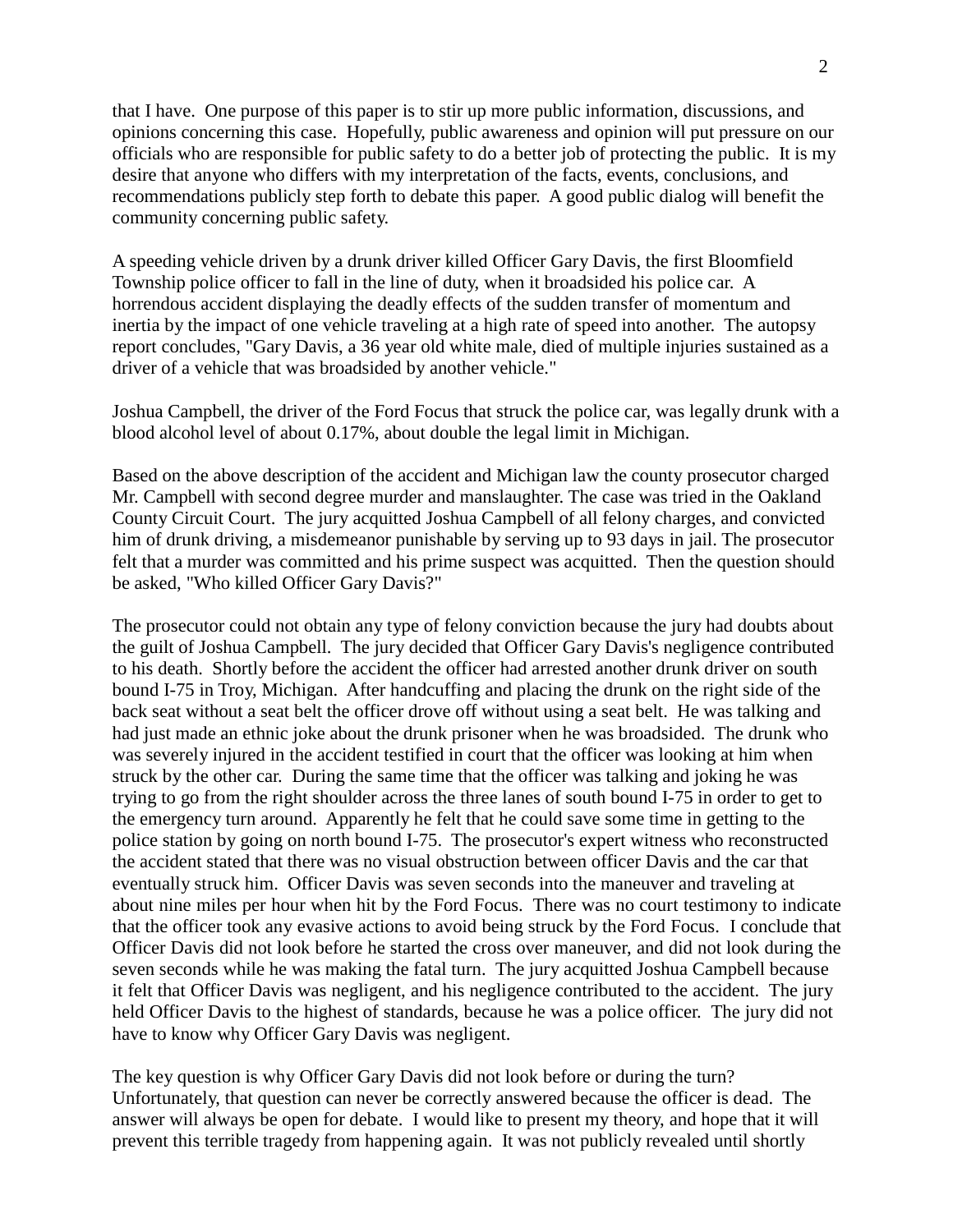before the trial that Officer Gary Davis was taking two drugs, Prozac and Depakote. This combination of drugs is used to treat bipolar illness. The fact that Officer Davis was bipolar was not discussed in depth at the trial. The defense made its point without bringing forth a lot of personal information about Officer Davis, although Richard Lustig, the defense attorney who did a superb job in representing Joshua Campbell, knew all of the facts. The defense only had to show that Officer Gary Davis was negligent in making the fatal turn, and not why he was negligent. **The prosecutor's expert witness did testify that the blood levels of Prozac and Depakote were in the therapeutic range at the time of death. This was not correct concerning Depakote, and will be discussed in more detail.** The same expert witness did agree with the defense that confusion could be a side effect of Prozac and Depakote.

The jury decided that Officer Davis was negligent and Joshua Campbell should not be punished because of it. Was Officer Davis negligent because he was bipolar? The answer most likely is yes. Bipolar (manic-depression) disease is an emotional illness of fluctuating moods. The bipolar individual experiences moods of emotional highs (the manic state) to the depths of depression, and can have long periods of normalcy. The bipolar's mood controls his thoughts and actions. At the depth of depression a bipolar can commit suicide. The euphoria and excitement of the manic state causes the bipolar's mind to race with unconnected, incoherent, and irrational thoughts, which can cause bizarre, risky, and erratic behavior. A goal of treatment is to keep the bipolar individual stable between the emotional highs and lows. Prozac is prescribed to prevent depression. A side effect of Prozac in treating the bipolar is precipitating a manic episode by elevating the mood. Depakote is prescribed to stabilize mood, prevent mania, and counter balance the above undesirable side effect of Prozac.

Prozac was at the therapeutic blood level in Officer Davis at the time of autopsy. **However, the autopsy revealed Depakote to be at one half of the minimum therapeutic level.** It was not revealed why the blood level was well below the therapeutic range.

I can only speculate why Depakote was beneath the established therapeutic level in Officer Davis. At the time of death he measured 75 inches tall, and weighted 233 lbs. Officer Davis could have been prescribed a dose that was too low for his weight. Was he compliant in taking Depakote? The accident occurred at about 2:45 A.M. Was there a long lapse between the last dose and the time of the accident that accounted for the low blood level due to the elimination of the drug from the body? The half life of Depakote is 9 to 16 hours.

I do not know the emotional state of the officer in the days, hours, or minutes prior to the accident. Was he in a state of hypomania (a low level of mania) at the time of the accident? Was he hypomanic because of the low blood level of Depakote? An audio recording taken of Officer Davis leading up to the accident was played at the above trial. Newspaper articles indicated the Court heard Officer Davis joking to the arrested individual who was sitting on the back seat of the police car. The joke was about the ethnic background of his prisoner. **Officer Davis joked to his prisoner, "Don't worry you're an Arab just like me". Was Officer Davis correct in stating that he was an Arab?** What was the bizarre joke all about? Was the joke a funny fabrication in Officer Davis's mind because he was in a hypomanic state and having a flight of ideas? I postulate that Officer Davis's joking and negligent driving were beyond his control due to a state of hypomania that he was experiencing. **In reconstructing the accident the inappropriate bizarre ethnic joke foretells the death of the night.**

Why was Officer Davis, a bipolar individual, alone in a police car? What is the policy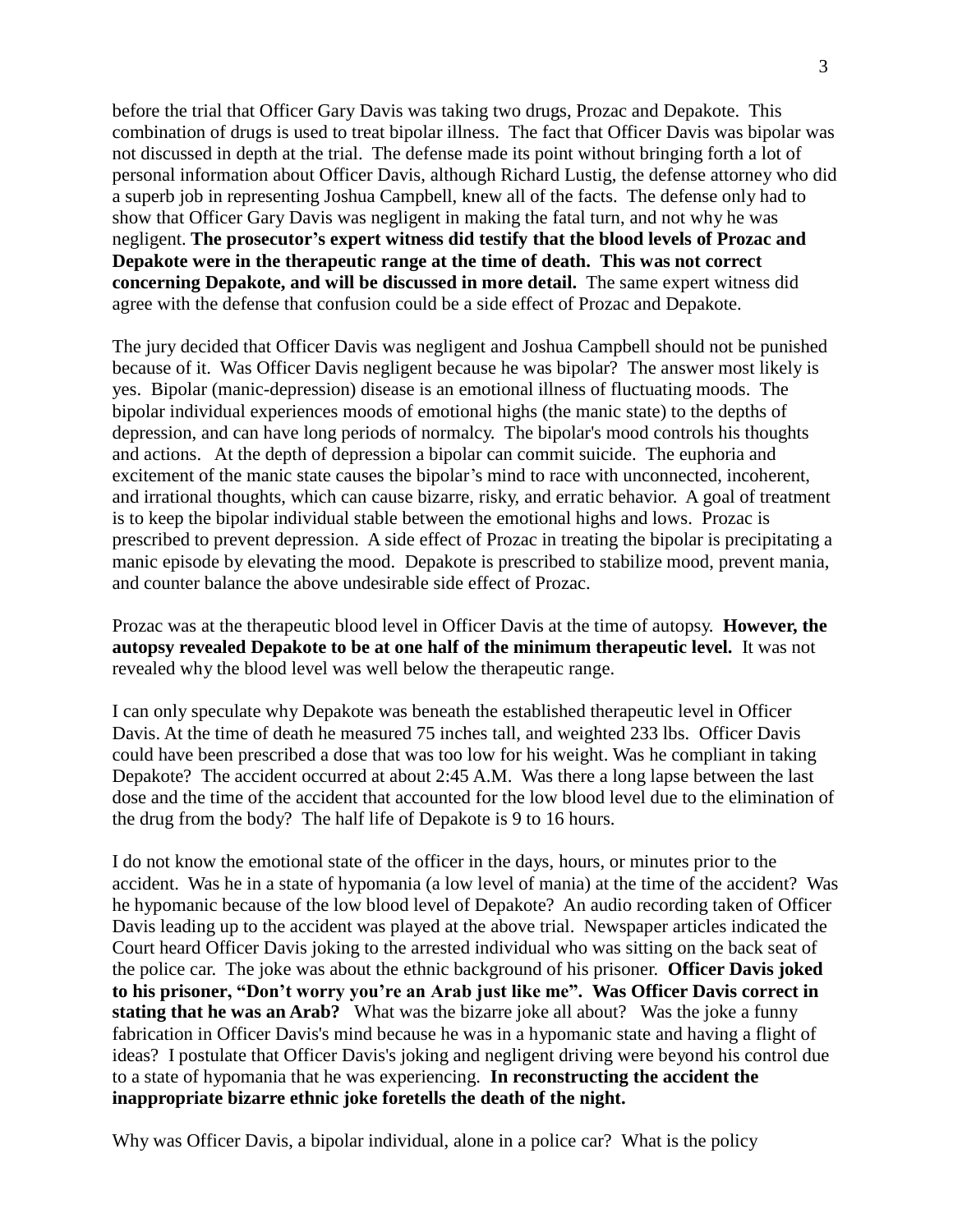concerning the employment of a bipolar as a police officer? The public should be informed.

I spoke to Dave Payne, the Bloomfield Township Supervisor, on August 26, 2005, prior to the time that it was public knowledge that Officer Davis was bipolar. I stated to him that I knew Officer Davis was bipolar. He stated that the township did not know that Officer Davis was bipolar until after the accident. He stated that I better be careful. I asked him if that was a threat. Mr. Payne stated that he read the official reports concerning the accident, and concluded that Officer Davis did everything right. I asked him if there was a policy to test police officers for drugs such as the drug tests performed on the deceased officer's blood. He stated that it was not the policy because it would be an invasion of an individual's privacy. I told him that the police department is a paramilitary organization and that its members lose certain rights. Therefore, it should be permissible to perform tests for drugs on a police officer's blood. He held his ground and stated that this type of testing should not be permitted. I told Mr. Payne about the above stated theory concerning the accident. He was very disbelieving. I told Mr. Payne that the Chief of Police should be fired because of what happened to Officer Davis. Mr. Payne stated that I was mad at his chief of police because of what previously happened to me. Please, read *Yellow Light Perjury*, a story about my experiences with the officials of Bloomfield Township. The story is listed on my web si[te www.tagolden.com.](http://www.tagolden.com/) Mr. Payne abruptly hung up on me before I could discuss other facts about the case.

That same day I spoke to Dan Devine the township treasurer concerning Officer Davis. He stated that he read reports concerning the accident, but refused to discuss anything with me. He advised me to get an attorney. Why?

The same conversation with the township clerk Jan Roncelli produced a different response. She stated that she had not read any reports concerning the case, and was not interested in investigating the facts concerning the case.

Who was responsible for what happened to Officer Gary Davis? Certainly, Joshua Campbell was, and got off far too lightly. Mr. Campbell had a previous arrest for drunk driving at the age of 17, and at the age of 21 he killed a police officer while driving drunk. What was Mr. Campbell doing during the intervening four years? Society should have monitored him very carefully concerning his drinking and driving. I feel that it should be mandatory for drunk drivers to take Antabuse, a drug that encourages abstinence by causing a feeling of illness when consuming alcohol.

Richard Lustig, the defense attorney for Joshua Campbell, stated that the police put a "Blue Curtain" around the case. The Bloomfield Township Police department was negligent in not having a handle on Officer Gary Davis. The public needs the facts concerning Officer Gary Davis. Was it known in the police department that Officer Davis was bipolar? Was a psychological profile constructed of Officer Davis subsequent to the accident? In view of what Mr. Payne stated to me, what is the policy concerning drug tests for police officers? What is the policy concerning bipolar individuals as police officers? Are police officers provided health insurance that includes good benefits for the treatment of emotional illness? Should the chief of police, Jeffrey Werner, be replaced as I suggested? Should the above three Bloomfield Township officials be re-elected if they run?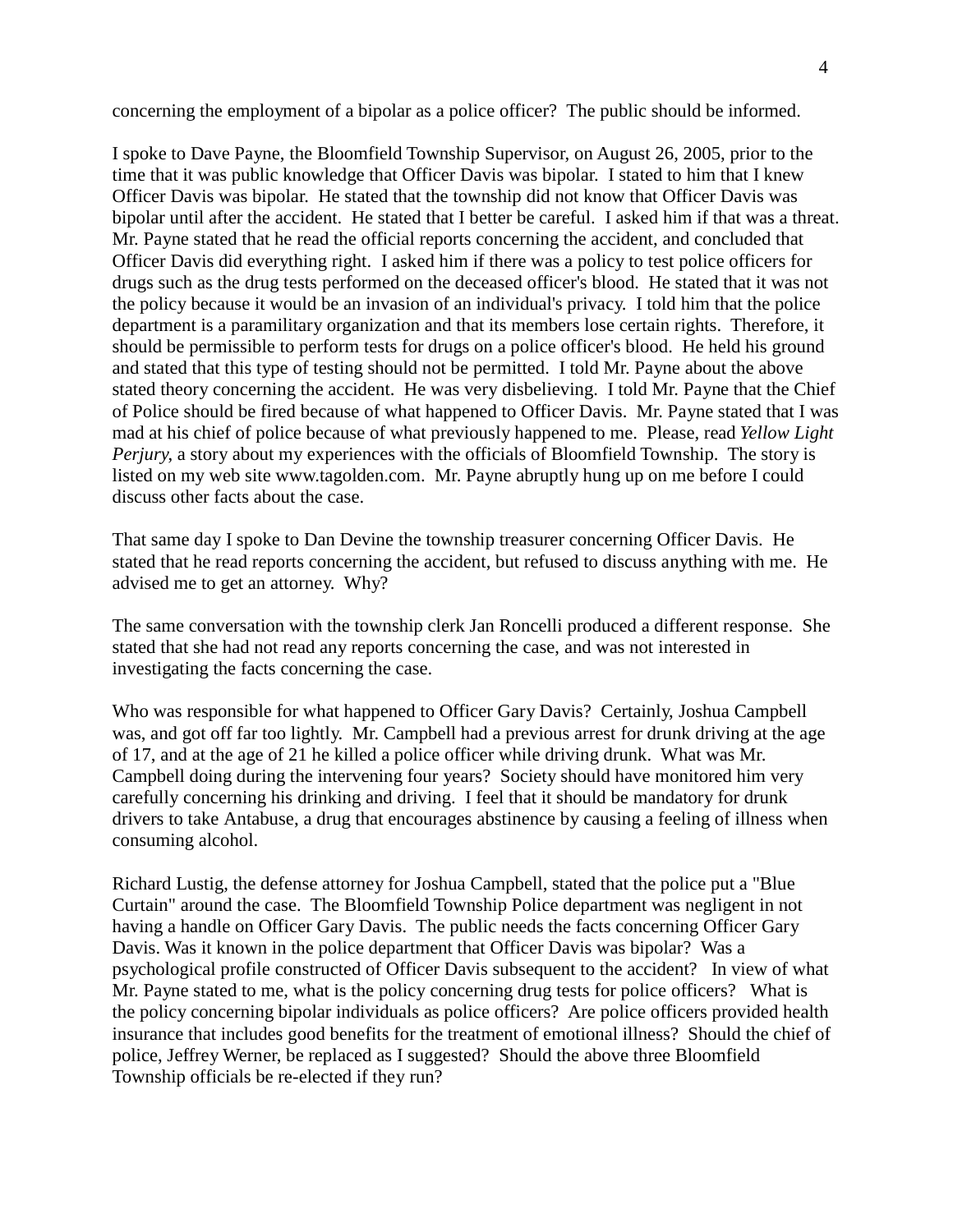Subsequent to the alcohol related death of Officer Gary Davis the Bloomfield Township Police Department arrested the wife of Chrysler Corporation's CEO for serving alcohol to about 100 minors at a party at her home. Police Chief Jeffrey Werner decided to prosecute the woman in the District Court instead of the Oakland County Circuit Court where the penalty is more severe. The high profile wife pleaded guilty and was fined \$500 plus \$2,500 for court costs. Her husband makes millions. The outraged citizens of Bloomfield Township immediately made the Bloomfield Township Board of Trustees change the township ordinance to include a 90 day jail sentence for serving alcohol to minors, which is the penalty at the county circuit court. The citizens of the Township should have demanded that Chief Jeffrey Werner be fired for not sending the above case to the Oakland County Prosecutor for trial in the Oakland County Circuit Court. By his actions Chief Werner showed no respect or understanding of what caused the violent death of his officer. Joshua Campbell's death drive started when he was provided alcohol as a minor. Chief Werner did the minimum to try to prevent a repeat of the same tragic events.

# **Chief Werner Revealed Officer Davis Was Not Always a Street Officer**

Subsequent to the fatal accident Chief Werner stated to the press that for a number of years prior to the accident Officer Gary Davis worked as a school liaison officer. He did not state why Officer Davis performed this type of work or why Officer Davis did not work the street. Officer Davis did a good job working as a school liaison officer. Chief Werner stated that Officer Davis asked him if he could be back on street duty and Chief Werner obliged him.

# **Chief Jeffrey Werner Resigns After** *Who Killed Officer Gary Davis?* **Was Published**

On January 20, 2006, Chief Jeffrey Werner abruptly submitted his resignation effective February 3, 2006, after *Who Killed Officer Gary Davis*? was posted to [www.tagolden.com.](http://www.tagolden.com/) In December, 2006, in an unrelated lawsuit against the 48<sup>th</sup> District Court, a Federal Jury awarded Michele Horton three million dollars, which was then settled out of court for one million dollars. Michele Horton was the 48<sup>th</sup> District Court's employee of the year in 2004, and then was abruptly fired after the court administrator mistakenly believed she leaked information about a judge's wife who was arrested for drunk driving. According to Federal Court testimony officials of the 48<sup>th</sup> District Court used false police reports written by the Bloomfield Township Police Dept. to justify her firing. These false police reports were compiled while Jeffery Werner was the Chief. I feel that Chief Werner is a good man, but sadly, and for reasons unknown to me, got confused concerning important priorities of the job, such as making the right decision. He was too buddy buddy with his officers and others, which led to poor decisions and deficient leadership. Although this article has been critical of him, and called for his dismissal, I do understand that he had a difficult job, and the Township should thank him for his services. Hopefully, the next chief of police and the Township Trustees will have learned from the mistakes of Jeffrey Werner.

# **\$1,600,000 Settlement**

The drunken prisoner, Ray Hakop, who was in Officer Davis'scout car and severely injured sued Bloomfield Township. Bloomfield Township quietly and secretly settled the lawsuit out of court for \$1,600,000. I obtained the settlement amount by requesting it through the Freedom of Information Act. I feel that this was done to protect the reputation of Township officials who were involved with the case. The taxpayers have the right to know how much the accident cost. The two unprecedented lawsuits against Bloomfield Township stemming from incidents involving the police department in 2004 have cost the taxpayers millions of dollars. The voters have a right to information concerning past and current police department policy in order to evaluate their elected officials who oversee the police department. David Payne, the Township